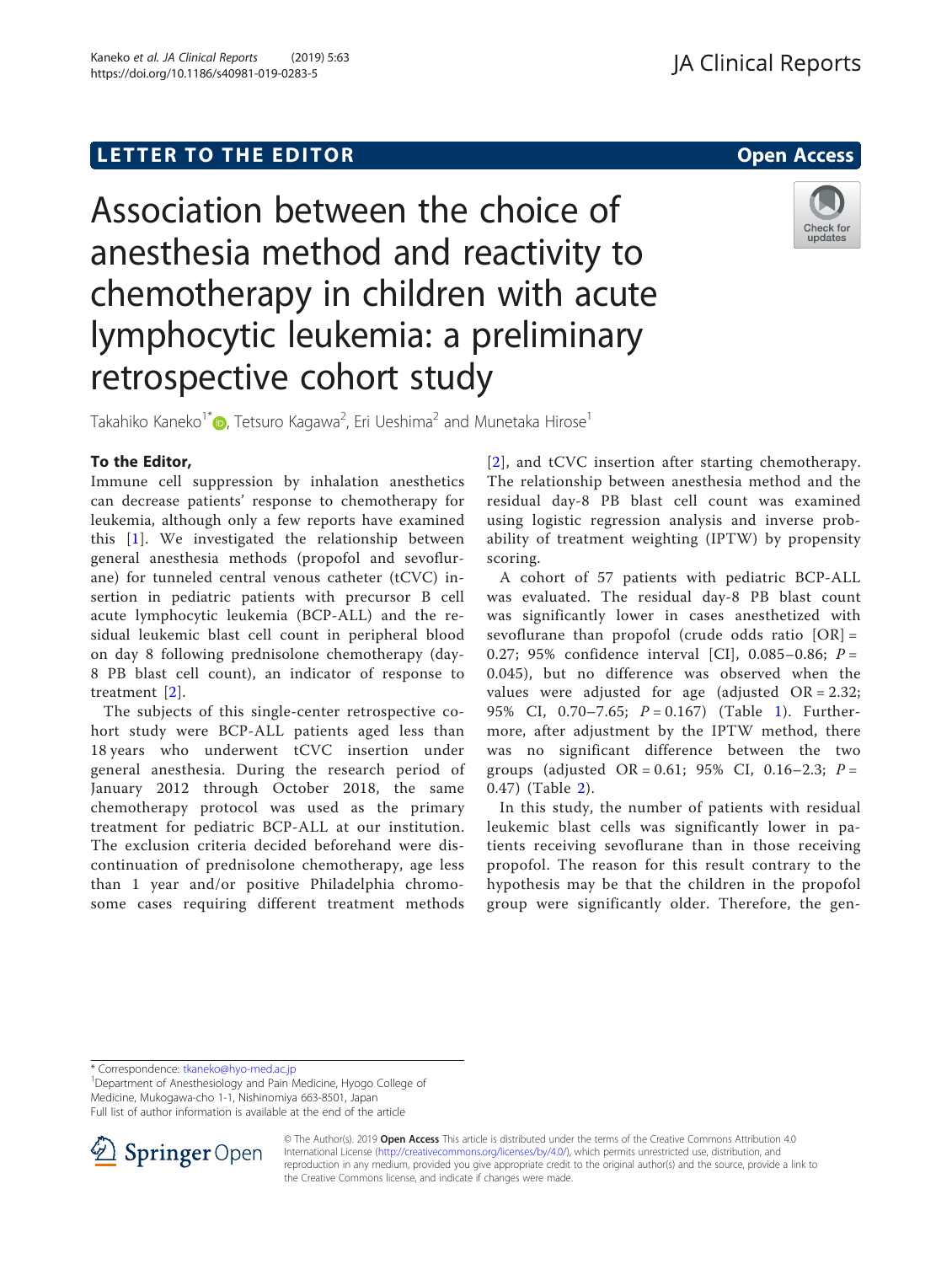|                                     |                      |                              | Univariate analysis    |           | Multivariate analysis |           |
|-------------------------------------|----------------------|------------------------------|------------------------|-----------|-----------------------|-----------|
|                                     | No blasts $(n = 24)$ | Residual blasts ( $n = 33$ ) | Crude OR (95% CI)      | $P$ value | Adjusted OR (95% CI)  | $P$ value |
| Age (months)                        | $53(37-71)$          | 74 (50-148)                  | $1.01(1.00-1.02)$      | 0.074     | 1.008 (0.996-1.019)   | 0.18      |
| Height (cm)                         | 99.2 (91.2-110)      | 125 (103-149)                | $1.04(1.01-1.07)$      | 0.013     |                       |           |
| Weight (kg)                         | 16.3 (12.9 - 20.2)   | $19.8(16 - 35)$              | $1.05(1.00-1.10)$      | 0.053     |                       |           |
| Gender (male) (%)                   | 9(37.5)              | 20(60.6)                     | $0.45(0.15 - 1.33)$    | 0.67      |                       |           |
| $ASA-PS2III$ (%)                    | 2(8.3)               | 2(6.1)                       | $0.66(0.086 - 5.02)$   | 0.53      |                       |           |
| Operation time (min)                | $29(23-47)$          | $27(22-30)$                  | $0.97(0.93 - 1.01)$    | 0.15      |                       |           |
| Anesthesia time (min)               | $83(73-92)$          | 83 (74-92)                   | $0.99(0.97 - 1.01)$    | 0.45      |                       |           |
| Anesthesia method (sevoflurane) (%) | 12(50.0)             | 7(21.2)                      | $0.27(0.085 - 0.86)$   | 0.045     | $2.31(0.70 - 7.65)$   | 0.17      |
| WBC $>$ 50,000/µL at diagnosis (%)  | 2(8.3)               | 8(24.2)                      | $3.23(0.619 - 16.9)$   | 0.18      |                       |           |
| Central nervous invasion (%)        | 1(4.2)               | 5(15.2)                      | 3.79 (0.413-34.8)      | 0.39      |                       |           |
| Mediastinal invasion (%)            | 0(0)                 | 0(0)                         |                        |           |                       |           |
| Hypodiploid (%)                     | 1(4.2)               | 0(0)                         | $0.393(0.284 - 0.554)$ | 0.40      |                       |           |
| Genetic risk (%)                    | 1(4.2)               | 6(18.2)                      | 4.714 (0.528-42.10)    | 0.22      |                       |           |

<span id="page-1-0"></span>Table 1 Characteristics of patients in the study cohort that were assessed using univariate and multivariate analysis as risk factors for the presence of residual blast cells in peripheral blood on day 8 following prednisone chemotherapy

Data are expressed as median (25th–75th percentile) or n (%). Residual blast cells: leukemic blast cell count in peripheral blood on day 8 following prednisone chemotherapy > 0/μL. Hypodiploid: fewer than 45 chromosomes. Genetic risk: Evidence of MLL-AF4, MLL reconstitution and/or E2A-HLF OR odds ratio, CI confidence interval, ASA-PS American Society of Anesthesiologists physical status, WBC white blood cell count

eral anesthetics were not associated with the presence and count of residual day-8 PB blast cells after adjustment. One of the possible reasons for the lack of a relationship between anesthetics and the presence of residual day-8 PB blast cells is the short duration of anesthesia (approximately 80 min). Another reason is that many patients classified as the propofol group received sevoflurane at the time of procedures such as bone marrow aspiration and lumbar puncture. Use of thiopental, which has an inhibitory effect on immune cells [[3\]](#page-2-0), in most cases

for induction of general anesthesia, might have affected the results.

This research has many limitations. First, it was a retrospective study with a small number of cases, and it may have lacked statistical power or involved confounding factors that could not be adjusted. Second, although recurrence and survival rates are considered more important outcomes, alternative endpoints were used in this study.

The results of the present study have demonstrated no superiority of sevoflurane and propofol.

Table 2 Relationship between the anesthesia method and the presence of residual blast cells in peripheral blood by inverse probability of treatment weighting (IPTW) using propensity score

|                       | Before weighting   |                   |                      | After weighting  |                      |           |
|-----------------------|--------------------|-------------------|----------------------|------------------|----------------------|-----------|
|                       | Group S $(n = 19)$ | Group $P(n = 38)$ | Crude OR (95% CI)    | $P$ value        | Adjusted OR (95% CI) | $P$ value |
| Residual blasts       | 7(36.8)            | 26 (68.4)         | $0.27(0.085 - 0.86)$ | 0.045            | $0.61(0.16 - 2.3)$   | 0.47      |
|                       | Before weighting   |                   | After weighting      |                  |                      |           |
|                       | Group S            | Group P           | $P$ value            | Group S          | Group P              | $P$ value |
| Blast count $(\mu L)$ | $0(0-30.0)$        | $31.5(0 - 349)$   | 0.014                | $1.00(0 - 72.0)$ | $33.4(0 - 314)$      | 0.20      |
|                       |                    |                   |                      |                  |                      |           |

Data are expressed as n (%) or median (25th–75th percentile). Group S patients received general anesthesia with sevoflurane and group P received propofol. Residual blasts: number of patients in whom leukemic blast counts in peripheral blood on day 8 following prednisone chemotherapy were > 0/μL. Blast count: leukemic blast cell count in peripheral blood on day 8 following prednisone chemotherapy OR odds ratio, CI confidence interval